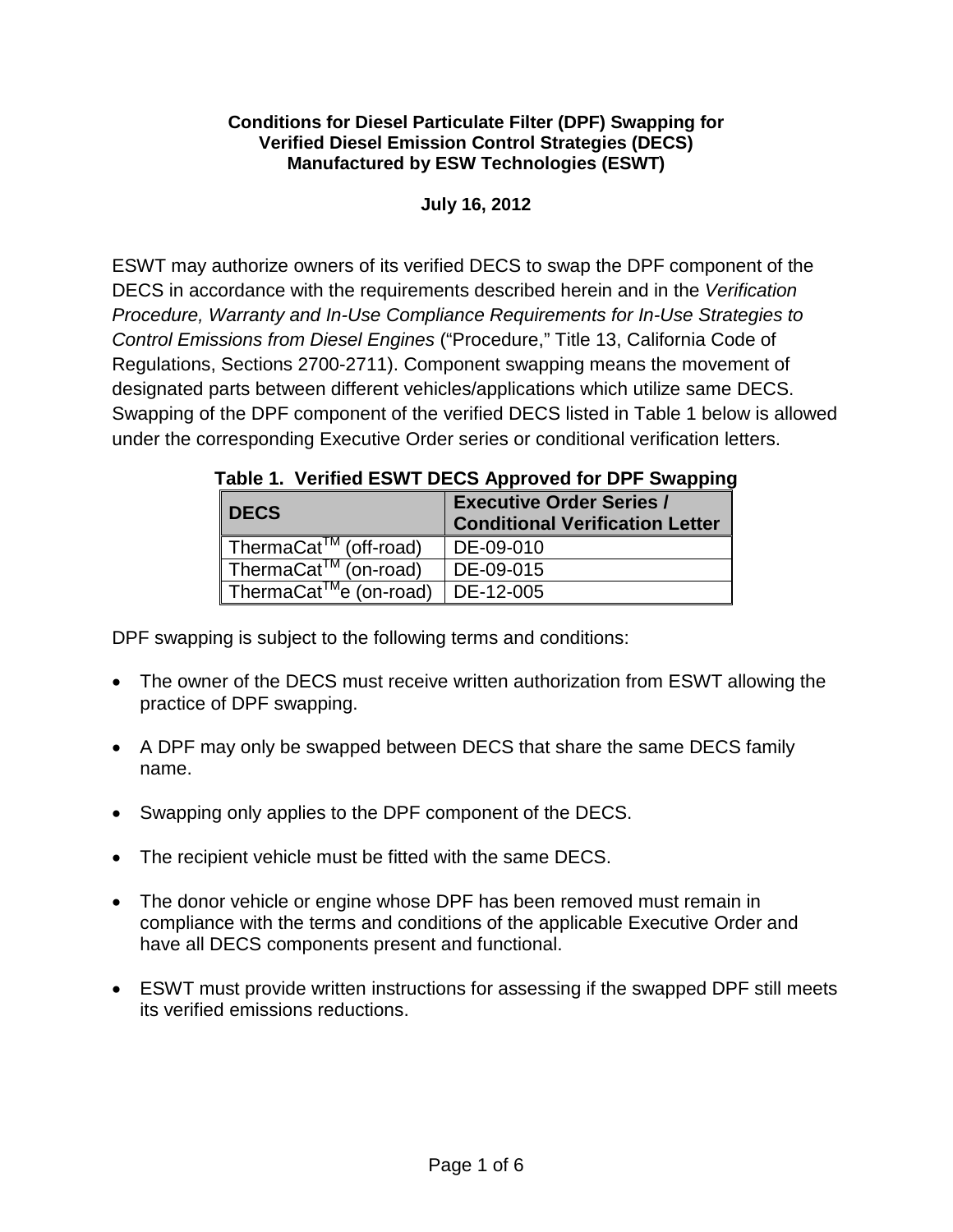- • ESWT must provide detailed written instructions in the owner's manual and required warranty (Sections 2706(i) & 2707), nor can the instructions direct the installation manual to the authorized end-user regarding how to swap and install the ThermaCat<sup>TM</sup> DPFs. ESWT may not include any prohibitions or limitations to the owner of the DECS to conduct any activity which violates the terms of the governing Executive Order series or any other applicable regulation.
	- o Within ten days of a written request by the Air Resources Board (ARB), ESWT must provide an exact copy of these instructions in their entirety.
- ESWT must provide written instructions for assessing if the ThermaCat<sup>™</sup> system still meets its verified emissions reductions and instructions for device movement to prevent installation on an inappropriate vehicle.
- installation manual or other manual designated for swapping procedures. • The swapped DPF must be installed by the procedure described in the DECS
- ESWT must honor the original product warranty and warranty period.
- DPFs cannot be swapped among DECS in different verification categories (e.g., a DPF of a DECS that is only verified for off-road vehicles cannot be used into a DECS that is on an on-road vehicle).
- • If the installer of the swapped DPF is not the same as the installer who did the system. If the original installation warranty has expired or has less than one year remaining, the installer must issue a new warranty to guard against potential installation defects. The new installation warranty must meet the requirements of of installation. Any transfer of a DECS or component by an installer that does not original installation of the DECS, the new installer must assume the installation warranty responsibilities defined in Section 2707 for the remainder of the original warranty period or until another installer swaps the component or re-designates the Section 2707 except that the minimum period is reduced to one year from the date offer this installation warranty is not considered a valid installation.
- • ESWT must maintain accurate records of the vehicles and systems subject to the swapping policy. This must include: vehicle identification number, ThermaCat<sup>™</sup> system serial number per the engine label, and DPF serial number for every swapped ThermaCat<sup>TM</sup> system within a common ownership fleet. ESWT must be able to track DPF movement throughout the fleet.
- ESWT must provide these records within 30 days of the written request by ARB.
- Swapping occurs within the same common ownership fleet as defined in Section 2701 of the verification procedure.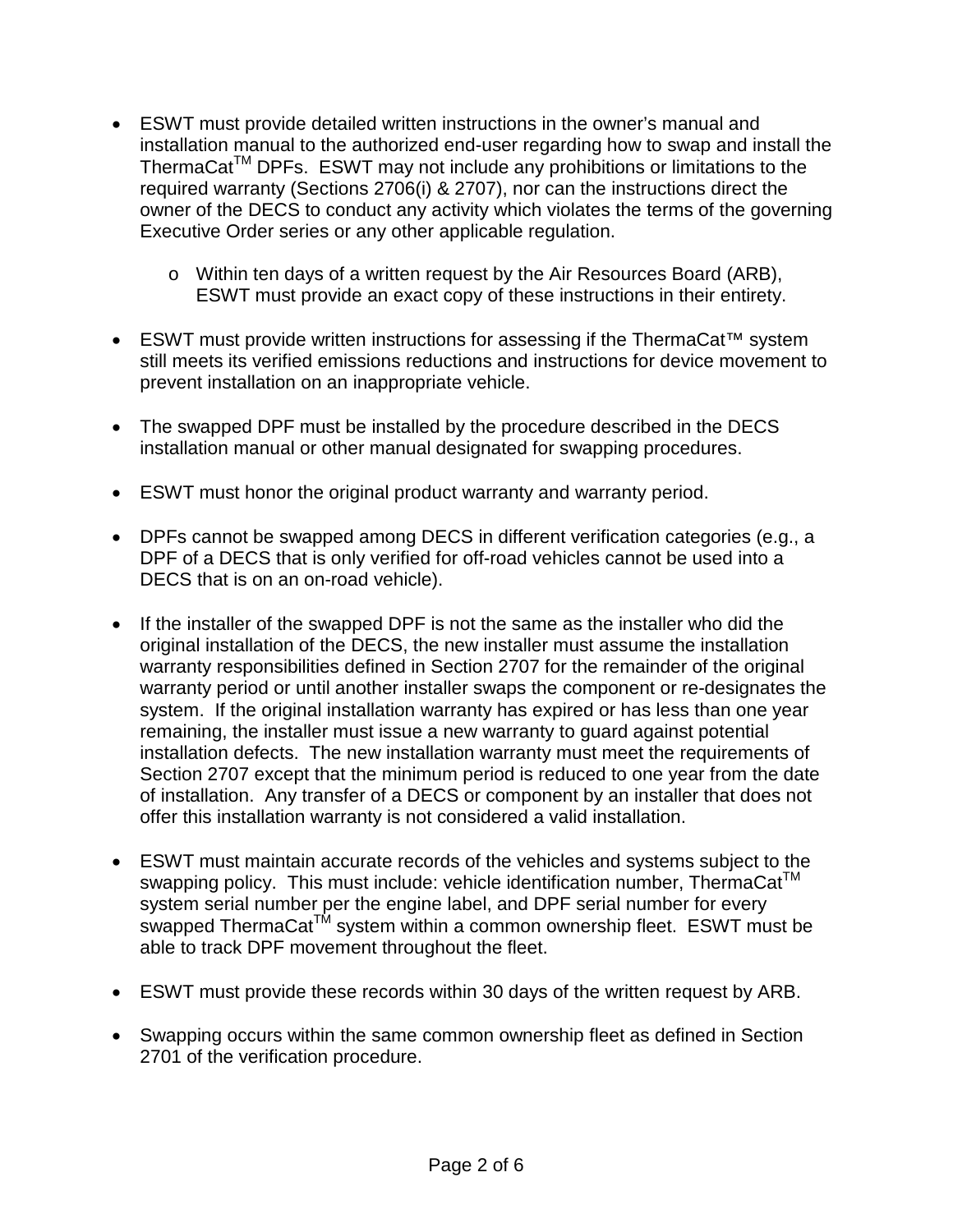- The end user and installer must verify that the new recipient vehicle meets the terms of the original verification.
- have all DECS components present and functional. • The donor vehicle/engine whose component has been moved must remain in compliance with the terms and conditions of the applicable Executive Order and
- No party shall advertise, sell, lease, or offer for sale or lease a used verified ThermaCat<sup>™</sup> system.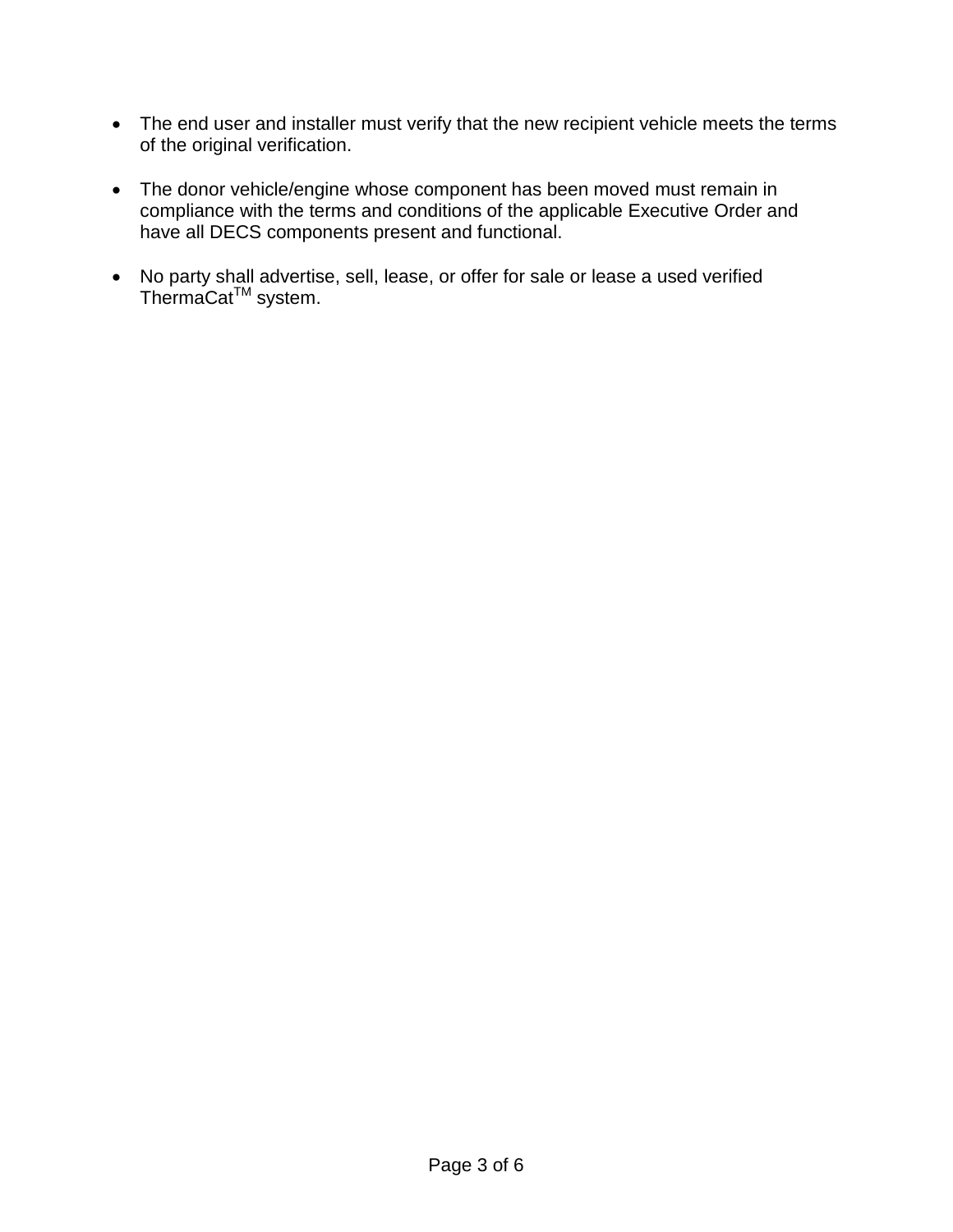## **Conditions for Re-Designation of Verified DECS Manufactured by ESWT**

## **July XX, 2012**

 designation means the movement of a used, verified DECS from an appropriate common ownership fleet, that meets the terms and conditions of DECS Executive Order ESWT may authorize owners of its verified DECS to re-designate their DECS in accordance with the requirements described herein and in the Procedure. reengine/application (donor) to another engine/application (recipient), within the same or conditional verification letter. Re-designation of a verified DECS listed in Table 2 below is allowed under the corresponding Executive Order series or conditional verification letter.

| I DECS.                                                                      | <b>Executive Order Series /</b><br><b>Conditional Verification Letter</b> |  |  |
|------------------------------------------------------------------------------|---------------------------------------------------------------------------|--|--|
| ThermaCat <sup>™</sup> (off-road)                                            | DE-09-010                                                                 |  |  |
| ThermaCat <sup>™</sup> (on-road)                                             | DE-09-015                                                                 |  |  |
| $\sqrt{\text{ThermaCat}^{\text{TM}}}$ e (on-road) $\sqrt{\text{DE}}$ -12-005 |                                                                           |  |  |

Re-designation is subject to the following terms and conditions:

- • The owner of DECS must receive written authorization from ESWT allowing the redesignation to occur.
- listed on the system label. Re-designation of devices of unknown age is prohibited. • The system must not be more than ten years old, based on the date of manufacture
- Re-designation occurs within the same common ownership fleet as defined in Section 2701 of the verification procedure.
- The owner and installer must verify that the new recipient vehicle meets the terms of the governing Executive Order or conditional verification letter.
- A DECS installed on a vehicle that is repowered may remain installed provided:
	- o The replacement engine meets all the terms and conditions of the governing Executive Order or conditional verification letter,
	- o DECS is not more than ten years old (based on the date of manufacture), and
	- o The appropriate DECS engine label is affixed to the replacement engine in a visible location.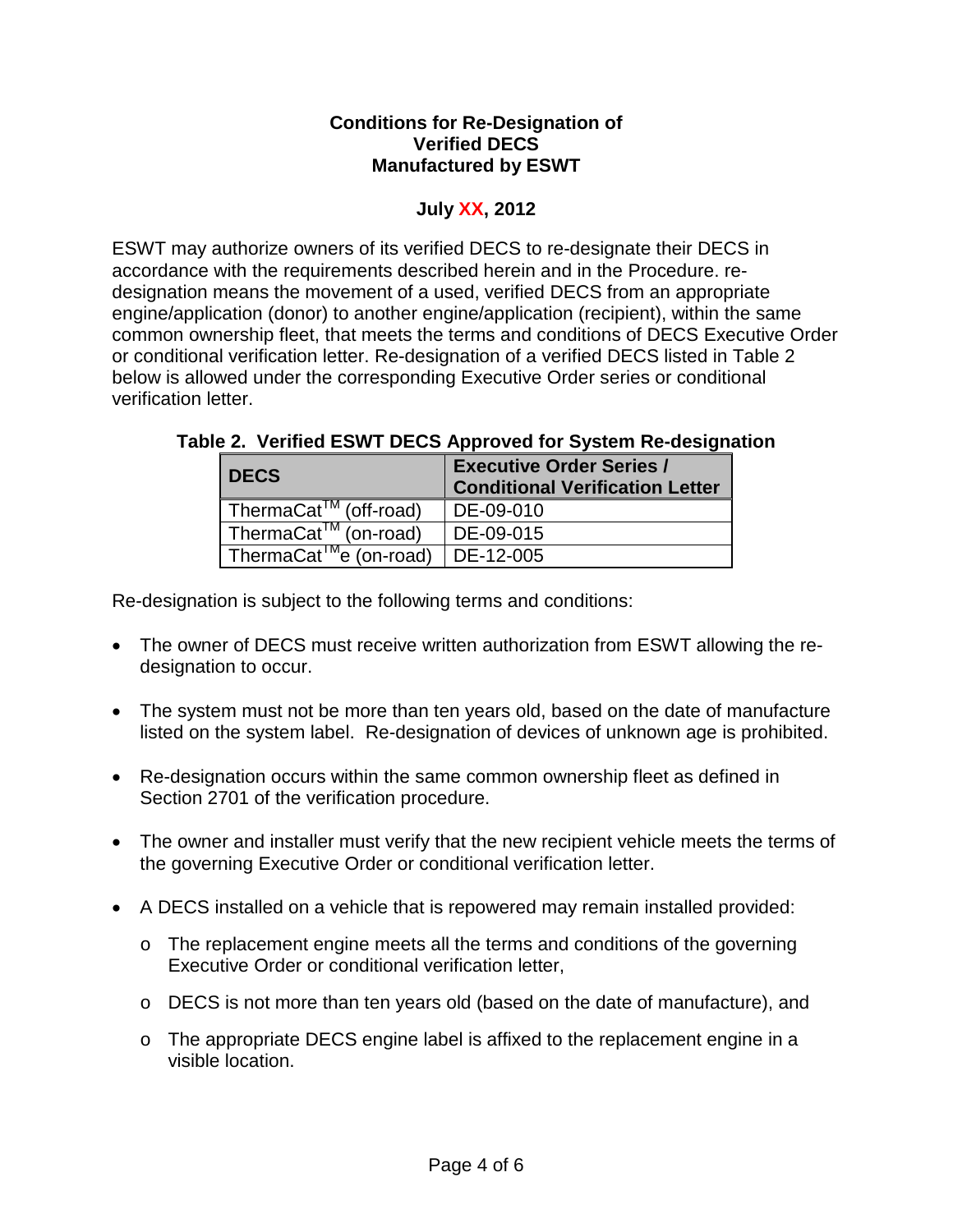- • ESWT must provide detailed written instructions in the owner's manual and install the ThermaCat™ system. ESWT may not include any prohibitions or installation manual to the authorized end-user regarding how to re-designate and limitations to the required warranty (Section 2706(i) & 2707), nor can the instructions direct the owner of DECS to conduct any activity which violates the terms of the governing Executive Order series or any other applicable regulation.
	- o Within ten days of a written request by ARB, ESWT must provide an exact copy of these instructions in their entirety.
- • ESWT must provide written instructions for assessing if DECS still meets its verified emissions reductions, and instructions for device movement to prevent installation on an inappropriate vehicle.
- Re-designation applies to the entire system, not component parts.
- • The re-designated DECS must belong to a verified configuration covered under the governing Executive Order or conditional verification letter.
- • DECS cannot be re-designated across verification categories (e.g. a DECS that is only verified for off-road vehicles cannot be re-designated to an on-road vehicle).
- period is reduced to one year from the date of installation. Any transfer of a DECS • If the installer of the re-designated DECS is not the same as the installer who did the original installation, the new installer must assume the installation warranty responsibilities defined in Section 2707 for the remainder of the original warranty period or until another installer re-designates the system. If the original installation warranty has expired or has less than one year remaining, the installer must issue a new warranty to guard against potential installation defects. The new installation warranty must meet the requirements of Section 2707 except that the minimum by an installer that does not offer this installation warranty is not considered a valid installation.
- • ESWT must maintain accurate records of DECS, donor vehicles, and recipient vehicles that are involved in re-designations. The records must include owner contact information, vehicle identification or engine serial numbers, DECS serial number, and DECS operating hours or mileage. ESWT must be able to track all redesignation events throughout the fleet and provide re-designation records to ARB within 30 days of receiving a written request from ARB.
- No party shall advertise, sell, lease, or offer for sale or lease a used, verified DECS.
- • Any party that removes a verified DECS from an engine/application must remove the verified DECS engine label. If the engine label cannot be removed whole, it must be destroyed.